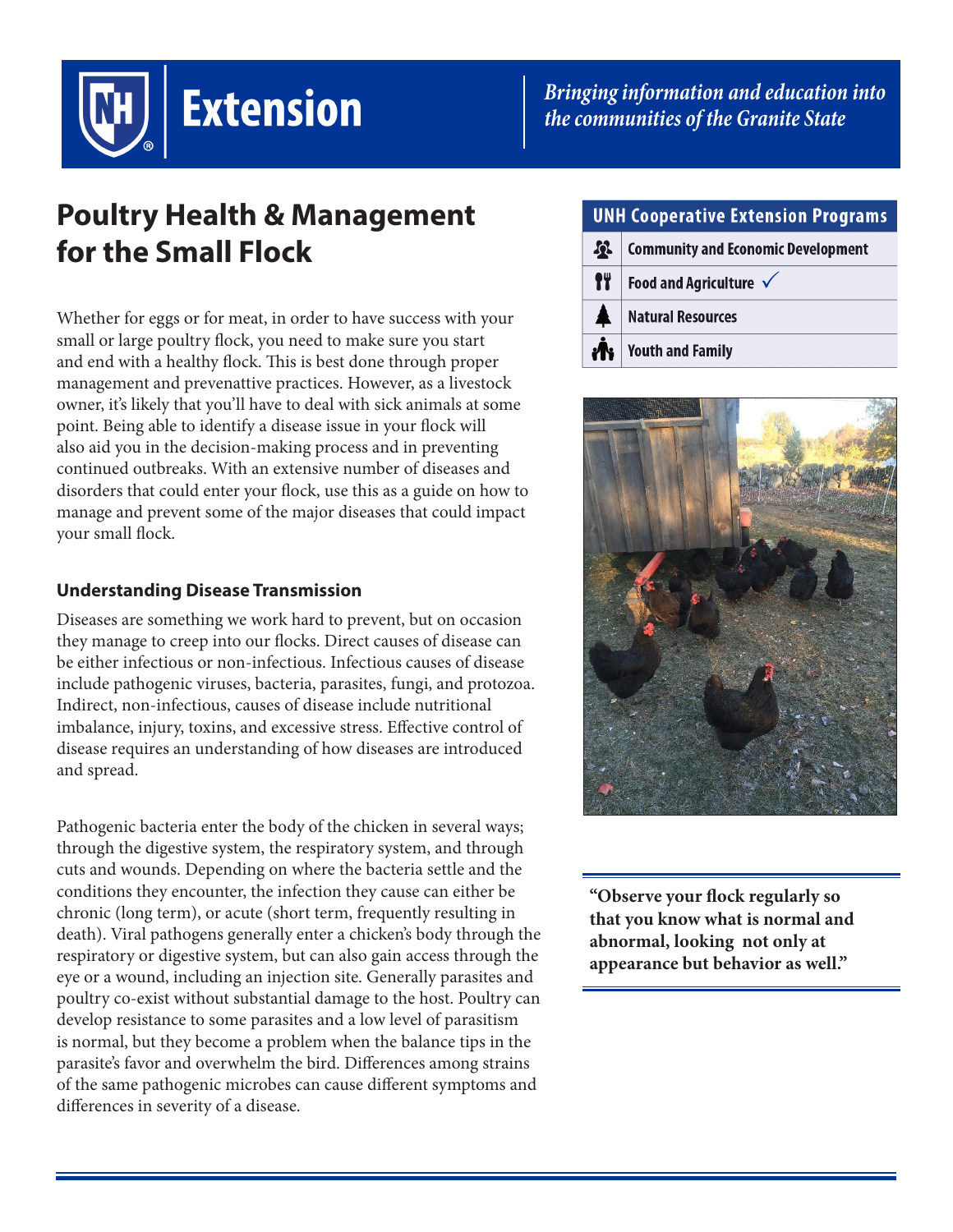### **To Know Abnormal, We Must Know Normal**

With so many diseases to keep track of, it's more important to know how to identify sick poultry in order to prevent diseases from entering your flock in the first place. Observe your flock regularly so that you know what is normal and abnormal, looking not only at appearance but behavior as well. Early detection is critical in controlling spread of disease and future outbreaks. Once you observe clinical signs of disease (i.e. – the more obvious indications that there's a problem), it is usually too late. Refer to the table below for some of the early signs that may indicate a problem before compared to normal behavior.

| <b>Normal</b>                                                                                                            | <b>Abnormal</b>                                                              |
|--------------------------------------------------------------------------------------------------------------------------|------------------------------------------------------------------------------|
| They are curious, whimsical, and are constantly pecking<br>around and scratching at the ground.                          | Lethargic, inactive, depressed, or segregated from the rest<br>of the flock. |
| Their wattles and combs should be bright in color, eyes<br>clear, and feathers shiny.                                    | Appear dull, droopy or sunken.                                               |
| Chickens usually lay aobut one egg a day.                                                                                | Reduced egg production.                                                      |
| Depending on size and type of bird, they will usually<br>consume around 1/4 pound of feed per day (more for<br>turkeys). | Decreased weight gain/weight loss.                                           |
| They will drink on average 1 quart of water per pound of<br>food consumed -- more in hot weather.                        | Decreased feed and/or water intake.                                          |





**Healthy chickens have bright feathers, wattle, combs, and eyes. Sick chickens will typically be dull, droopy, and may look generally uncomfortable.**

Once past the early stages of illness your birds will begin to exhibit clinical signs, which may often be a deceased bird. Clinical signs of disease in poultry vary widely, and several diseases can often exhibit the same symptoms. It is more critical to be able to identify an issue and consult with a veterinarian for a definitive diagnosis.

**Clinical signs** of disease may include:

- Diarrhea
- Lameness; Paralysis of leg or wing
- Labored breathing, wheezing, gasping, or coughing
- Swollen combs or eyes
- Red, runny eyes
- Nasal discharge
- Death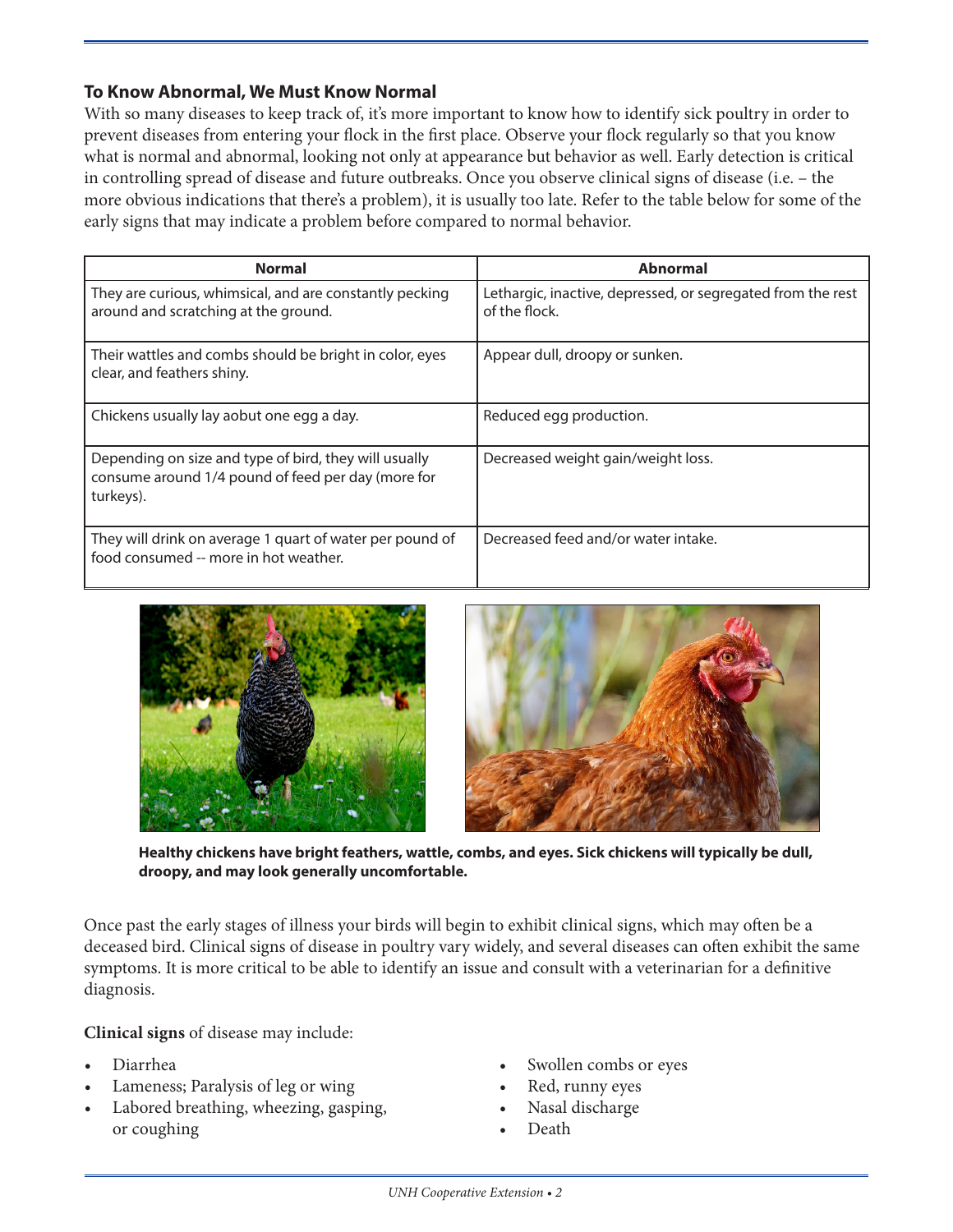# **Prevention is the Best Treatment**

You can prevent a majority of bacterial, viral, and parasitic diseases by controlling the environment in which you raise your chickens and by practicing good animal husbandry techniques. Extremes in the environment - cold, heat, humidity; overcrowding; access to toxins and rodents can all contribute to diseases and disorders in the flock, such as cannibalism and heat stress. Awareness of these problems, good biosecurity, and buying poultry from NPIP certified, reputable hatcheries are good management practices that can reduce or eliminate disease in the small flock. If an outbreak of disease occurs, use it as an opportunity to evaluate and adjust your management practices within your flock.

# **What's NPIP?**

The National Poultry Improvement Plan (NPIP) is a cooperative program that was organized by federal/ state governments and industry to monitor hatcheries. NPIP was originally initiated to eliminate Pullorum Disease (PD) caused by salmonella. It has since extended to cover many other diseases that could severely devastate the poultry industry. Buying from certified NPIP stock means your flock is free of these diseases, as the hatchery follows set protocols for biosecurity and is testing annually to ensure it is free of those diseases.

Many hatcheries will also vaccinate chicks, or vaccinate upon request, for certain diseases that are best prevented through vaccination, such as Marek's disease, Newcastle's diseases, and coccidiosis.

# **Biosecurity—Have a Plan**

Before disease occurs, disease-causing organisms must somehow enter the flock. Biosecurity is simply a set of practices or procedures to prevent the importation of infectious organisms in a flock and their transmission between animals. Having a flock biosecurity plan requires very little investment or startup cost, so it is well worth the time and pays off in the long run. Most elements of a biosecurity plan are common sense, especially if you understand how the disease is transmitted and spread. These are some steps and actions you can take to practice good biosecurity and implement a plan for your small flock.

- 1. Access management—reducing the risk of a pathogen being carried into your flock:
	- Prevent contact between poultry and wild bird species, rodents, and insects. Keep feed where wild animals can't access it.

**You can prevent a majority of bacterial, viral, and parasitic diseases by controlling the environment in which you raise your chickens and by practicing good animal husbandry techniques.**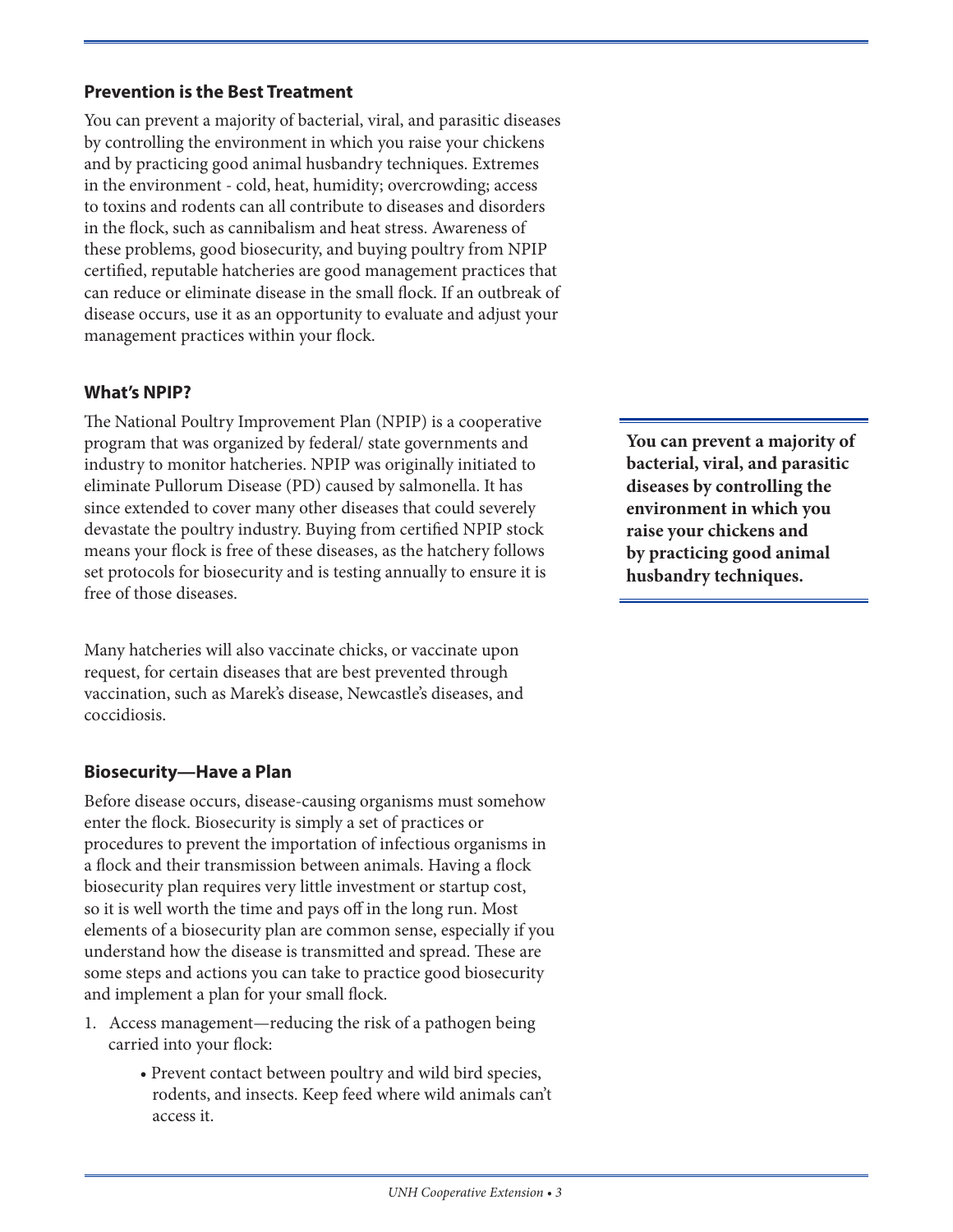- Do not share equipment with other poultry owners sanitize if you do.
- Have visitors sanitize their boots and wash hands before entering flock, especially if they own poultry.
- 2. Health management—measures taken to ensure good health:
	- Purchase from NPIP hatcheries and vaccinating against disease.
	- If breeding, breed for resistance.
	- Brood chicks and adults separately until about 5 months of age.
	- Separate sick birds from healthy birds.
	- Don't mix certified flocks with birds of unknown status.
	- If adding to flock, quarantine in separate area for 30 days.
	- Cull birds that have frequent issues or exhibit disease.
- 3. Operational management—general management practices to promote the well-being of your flock:
	- Secure buildings with good ventilation and no draft.
	- Well-balanced and nutritious diet—keep in clean, sanitary condition.
	- Good quality and clean water—free of shavings and manure.
	- Clean and sanitize an area before introducing new chicks.
	- Proper litter management—keep bedding clean, dry, and deep in coop.
	- Good mortality management.

**"Awareness of these problems, good biosecurity, and buying poultry from NPIP certified, reputable hatcheries are good management practices that can reduce or eliminate disease in the small flock."**